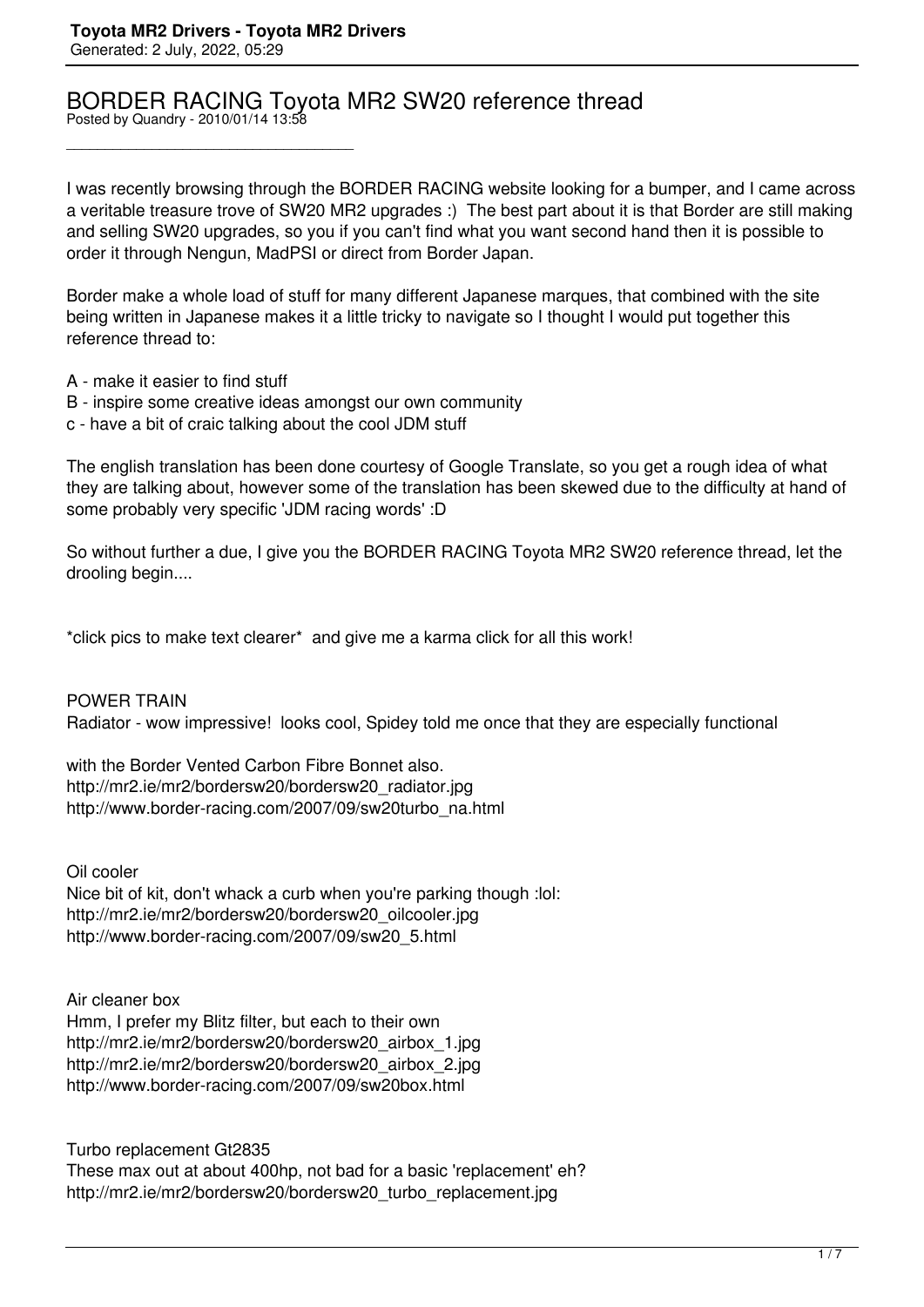http://www.border-racing.com/2007/09/sw20.html

High Performance GT3037 Kit When that basic replacement is not quite enough, then drop in the 3037 and shoot for 500! http://mr2.ie/mr2/bordersw20/bordersw20\_gt3037\_1.jpg http://mr2.ie/mr2/bordersw20/bordersw20\_gt3037\_2.jpg http://mr2.ie/mr2/bordersw20/sw20-gt\_turbo.pdf http://www.border-racing.com/2007/09/sw20gt30372835\_pros.html

Power FC

Seems that even though Border don't make it, they will sell it to be a 'one stop shop' http://mr2.ie/mr2/bordersw20/bordersw20\_pfc\_1.jpg http://mr2.ie/mr2/bordersw20/bordersw20\_pfc\_2.jpg Can be found at: http://www.border-racing.com/2007/09/sw20\_fc.html

2.2l kit

Tasty, tasty, stroke your 3S to 2,200cc for extra torque/bhp http://mr2.ie/mr2/bordersw20/bordersw20\_stroker.jpg http://www.border-racing.com/2007/09/3sgte\_ohegoh.html

Engine fan http://mr2.ie/mr2/bordersw20/bordersw20\_enginefan.jpg http://www.border-racing.com/2007/09/mr2\_sw20\_3.html

Border intercooler Kit Love the look of this kit, interesting placement, would love to see some test data http://mr2.ie/mr2/bordersw20/bordersw20\_intercooler\_1.jpg http://mr2.ie/mr2/bordersw20/bordersw20\_intercooler\_2.jpg http://www.border-racing.com/2007/09/sw20\_3.html

Intercooler pipes Tricky Aluminium pipes, looks nice! http://mr2.ie/mr2/bordersw20/bordersw20\_intercoolerpipes.jpg http://www.border-racing.com/2007/09/sw20\_4.html

## **SUSPENSION**

Tie Rods http://mr2.ie/mr2/bordersw20/bordersw20\_tierods.jpg http://www.border-racing.com/2007/09/mr2\_sw20\_2.html

Arms http://mr2.ie/mr2/bordersw20/bordersw20\_arms.jpg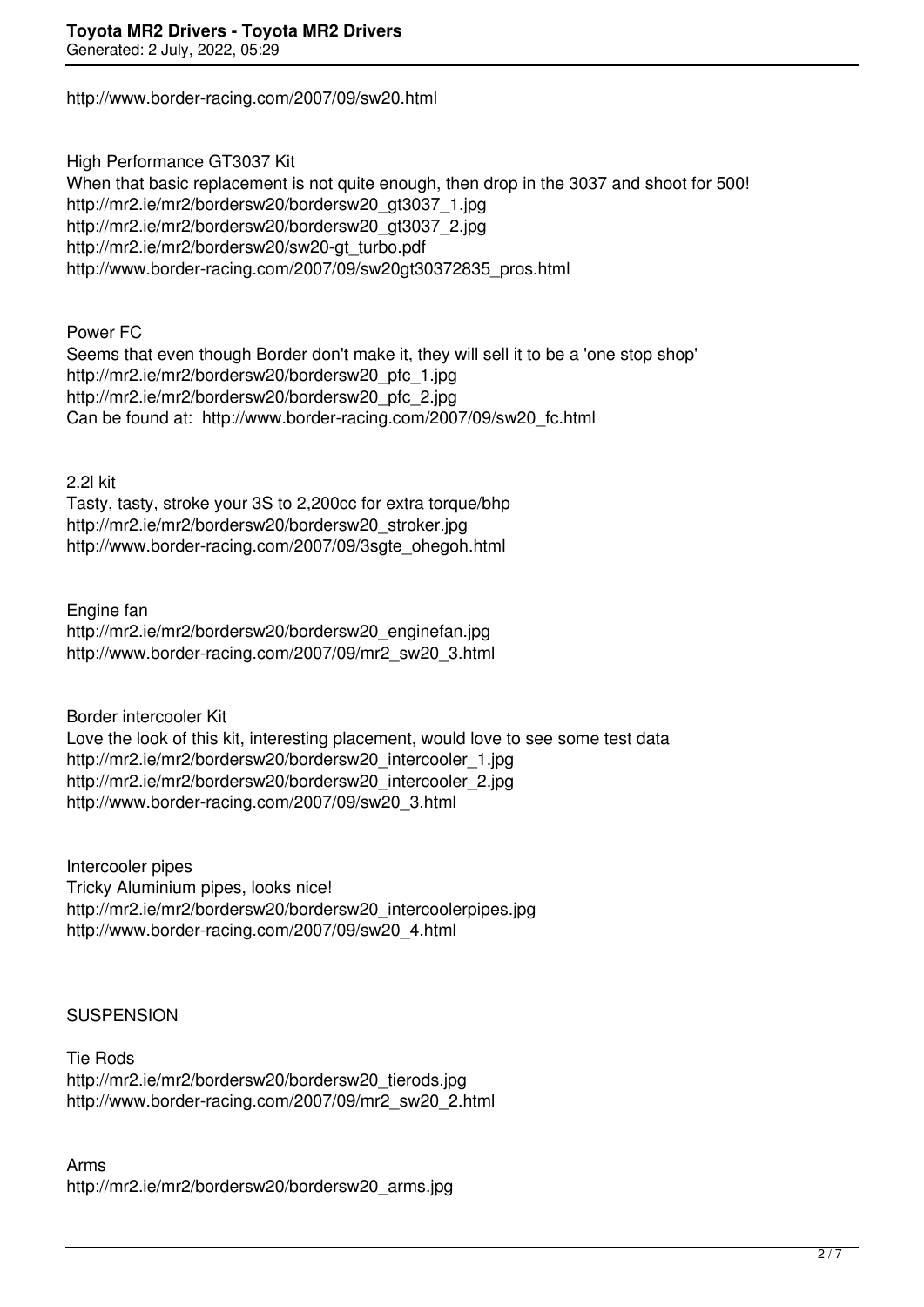http://www.border-racing.com/2007/09/mr2\_sw20\_assy.html

Rear camber adjustment plate http://mr2.ie/mr2/bordersw20/bordersw20\_camberplate\_rear.jpg http://www.border-racing.com/2007/09/mr2\_sw20\_1.html

Front camber adjustment plate http://mr2.ie/mr2/bordersw20/bordersw20\_camberplate\_front.jpg http://www.border-racing.com/2007/09/mr2\_sw20.html

Type S coil overs http://mr2.ie/mr2/bordersw20/bordersw20\_types\_coilovers.jpg http://www.border-racing.com/2007/09/types.html

Type R coil overs http://mr2.ie/mr2/bordersw20/bordersw20\_typer\_coilovers.jpg http://www.border-racing.com/2007/09/typer.html

Rear brake upgrade http://mr2.ie/mr2/bordersw20/bordersw20\_brakes\_rear.jpg http://www.border-racing.com/2007/09/post\_14.html

Front brake upgrade http://mr2.ie/mr2/bordersw20/bordersw20\_brakes\_front.jpg http://www.border-racing.com/2007/09/post\_13.html

Suspension bushings http://mr2.ie/mr2/bordersw20/bordersw20\_bushings.jpg http://www.border-racing.com/2007/09/sw20\_1.html

INTERIOR

Recaro racing seats http://mr2.ie/mr2/bordersw20/bordersw20\_recaros.jpg http://www.border-racing.com/2007/09/recaro.html

Harness adaptor http://mr2.ie/mr2/bordersw20/bordersw20\_harnessadaptor\_1.jpg http://mr2.ie/mr2/bordersw20/bordersw20\_harnessadaptor\_2.jpg http://www.border-racing.com/2007/09/sw20\_2.html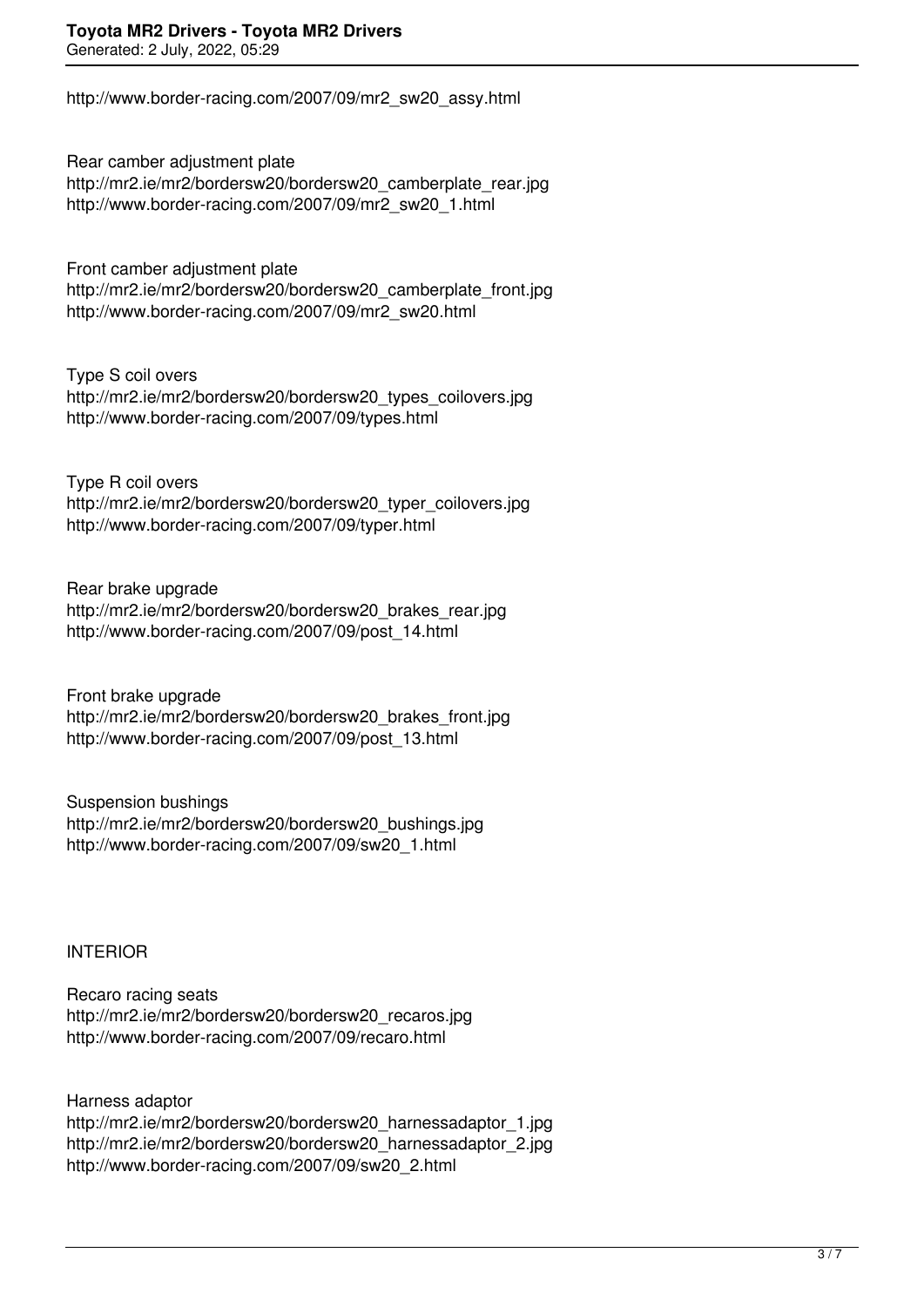## Roll cage

http://mr2.ie/mr2/bordersw20/bordersw20\_rollcage\_1.jpg http://mr2.ie/mr2/bordersw20/bordersw20\_rollcage\_2.jpg http://www.border-racing.com/2007/09/sw20\_6.html

BODY WORK Pressure cowl http://mr2.ie/mr2/bordersw20/bordersw20\_pressure.jpg http://www.border-racing.com/2007/09/mr2\_7.html

Side garnish http://mr2.ie/mr2/bordersw20/bordersw20\_sidegarnish.jpg http://www.border-racing.com/2007/09/mr2\_4.html

Vented bonnet http://mr2.ie/mr2/bordersw20/bordersw20\_ventedbonnet.jpg http://www.border-racing.com/2007/09/mr2\_3.html

Aero Fender http://mr2.ie/mr2/bordersw20/bordersw20\_aerofender.jpg http://www.border-racing.com/2007/09/mr2\_2.html

Aero Mirror http://mr2.ie/mr2/bordersw20/bordersw20\_aeromirror.jpg http://www.border-racing.com/2007/09/mr2\_1.html

Rear Spats http://mr2.ie/mr2/bordersw20/bordersw20\_spats.jpg http://www.border-racing.com/2007/09/mr2\_lr\_1.html

**Skirts** http://mr2.ie/mr2/bordersw20/bordersw20\_skirts.jpg http://www.border-racing.com/2007/09/mr2\_lr.html

## Bumper

http://mr2.ie/mr2/bordersw20/bordersw20\_bumper.jpg http://www.border-racing.com/2007/09/mr2.html

5 Piece Aero Kit http://mr2.ie/mr2/bordersw20/bordersw20\_aerokit.jpg http://mr2.ie/mr2/bordersw20/aero\_3-5set\_SW20.pdf http://www.border-racing.com/2007/09/mr2\_5.html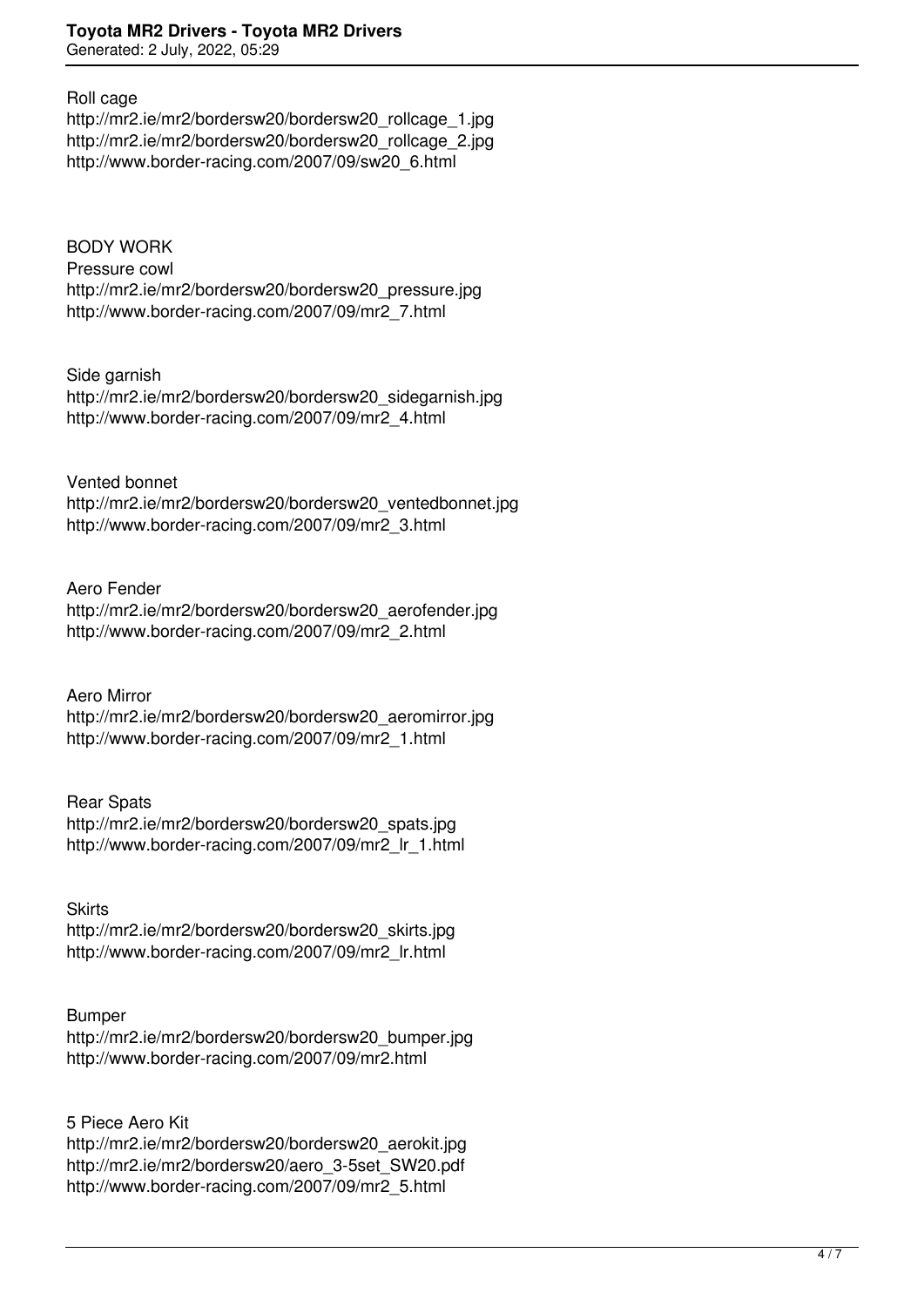Generated: 2 July, 2022, 05:29

3 Piece Aero Kit

http://mr2.ie/mr2/bordersw20/bordersw20\_aerokit3.jpg http://mr2.ie/mr2/bordersw20/aero\_3-5set\_SW20.pdf http://www.border-racing.com/2007/09/post\_7.htm

Number plate bracket http://mr2.ie/mr2/bordersw20/bordersw20\_numberplatebracket.jpg http://www.border-racing.com/2007/09/post\_15.html

Bumper single flap

http://mr2.ie/mr2/bordersw20/bordersw20\_bumper\_singleflap.jpg http://www.border-racing.com/2007/09/gt\_single\_flap.html

Front bumper dual flap http://mr2.ie/mr2/bordersw20/bordersw20\_bumper\_dualflap.jpg http://www.border-racing.com/2007/09/mr2\_6.html

GT Wing Type II

http://mr2.ie/mr2/bordersw20/bordersw20\_gtwing2\_1.jpg http://mr2.ie/mr2/bordersw20/bordersw20\_gtwing2\_2.jpg http://mr2.ie/mr2/bordersw20/bordersw20\_gtwing2\_3.jpg http://www.border-racing.com/2007/09/gtwing\_typeii.html

GT Wing Type IV http://mr2.ie/mr2/bordersw20/bordersw20\_gtwing4\_1.jpg http://mr2.ie/mr2/bordersw20/bordersw20\_gtwing4\_2.jpg http://mr2.ie/mr2/bordersw20/bordersw20\_gtwing4\_3.jpg http://www.border-racing.com/2007/09/gtwing\_typeii\_1.html

GT Wing Type V http://mr2.ie/mr2/bordersw20/bordersw20\_atwing5\_1.jpg http://mr2.ie/mr2/bordersw20/bordersw20\_gtwing5\_2.jpg http://www.border-racing.com/2007/09/gtwing\_typev.html

GT Wing Type VI http://www.border-racing.com/2007/09/gtwing\_typevi.html http://mr2.ie/mr2/bordersw20/bordersw20\_gtwing6\_1.jpg http://mr2.ie/mr2/bordersw20/bordersw20\_gtwing6\_2.jpg

Here's a video of some Border stuff: http://www.youtube.com/watch?v=G\_KE8atINb0

These online shops are agents for Border: http://www.nengun.com http://www.madpsi.net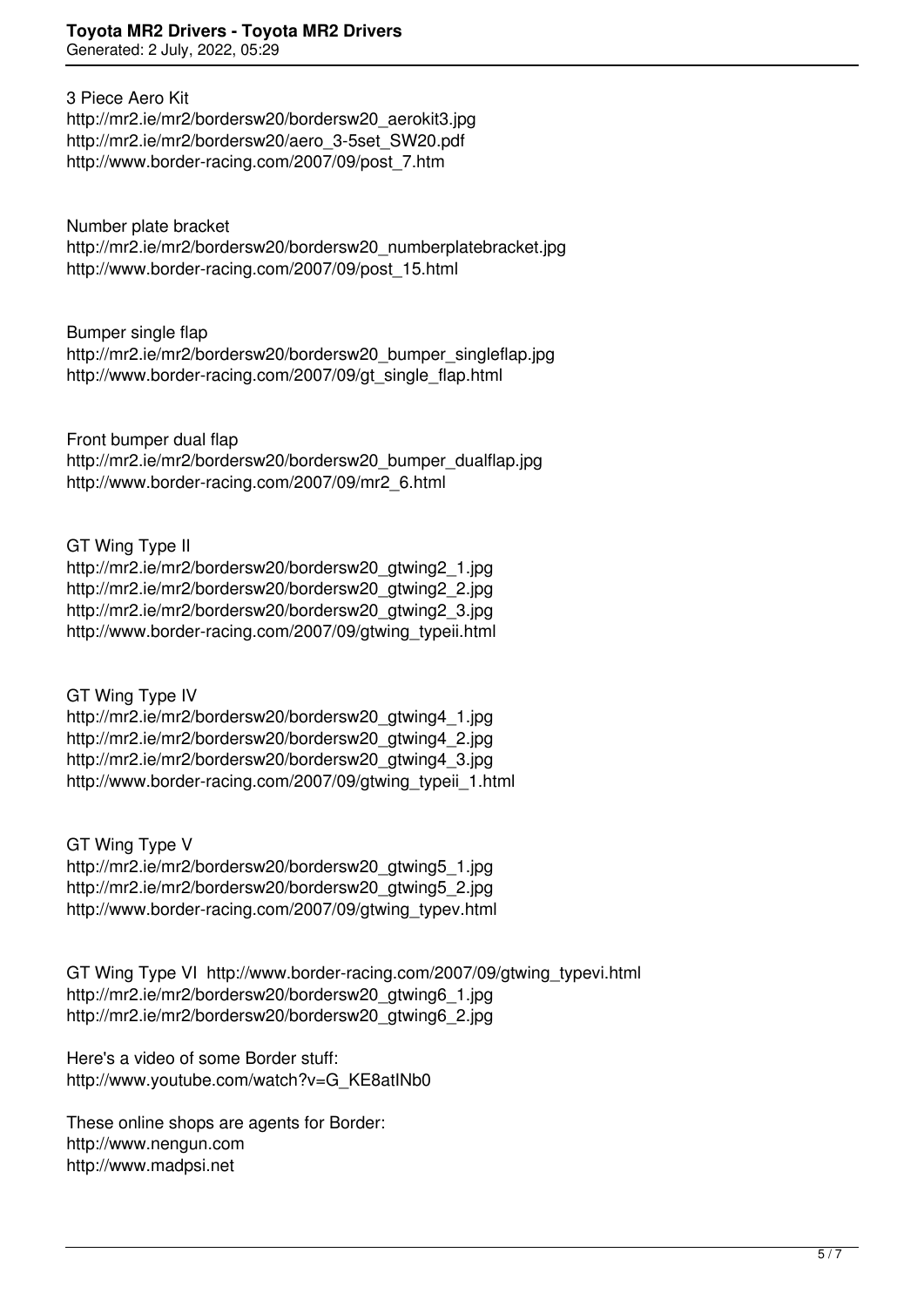\_\_\_\_\_\_\_\_\_\_\_\_\_\_\_\_\_\_\_\_\_\_\_\_\_\_\_\_\_\_\_\_\_\_\_\_\_

\_\_\_\_\_\_\_\_\_\_\_\_\_\_\_\_\_\_\_\_\_\_\_\_\_\_\_\_\_\_\_\_\_\_\_\_\_

\_\_\_\_\_\_\_\_\_\_\_\_\_\_\_\_\_\_\_\_\_\_\_\_\_\_\_\_\_\_\_\_\_\_\_\_\_

\_\_\_\_\_\_\_\_\_\_\_\_\_\_\_\_\_\_\_\_\_\_\_\_\_\_\_\_\_\_\_\_\_\_\_\_\_

Here's some misc pics of Border hybrid kits in action, I think they're stuff looks pretty good even mixed in with other makes (Tom's etc): http://mr2.ie/mr2/bordersw20/border.jpg http://mr2.ie/mr2/bordersw20/border2.jpg http://mr2.ie/mr2/bordersw20/bordermr2.jpg http://mr2.ie/mr2/bordersw20/bthybrid.JPG http://mr2.ie/mr2/bordersw20/malaysianmr2s.jpg http://mr2.ie/mr2/bordersw20/DSCN1163.jpg http://mr2.ie/mr2/bordersw20/DSCN1161.jpg http://mr2.ie/mr2/bordersw20/DSCN1159.jpg

Re:BORDER RACING Toyota MR2 SW20 reference thread Posted by mr.2 - 2010/01/14 23:32

============================================================================

1 karma click for u!i have to hand it to ya u root out all the best stuff.so can all this stuff still be bought?im sure i have the same aluminium intercooler pipes here at home.i was told they were cusco when i bought them but they look identical.some savage stuff there..

============================================================================

Re:BORDER RACING Toyota MR2 SW20 reference thread Posted by Harper - 2010/01/14 23:53

The intercooler looks badboy. Try and find out the stats, don't thinknill be that effective, would it not get really hot being intop of the engine?

============================================================================

Re:BORDER RACING Toyota MR2 SW20 reference thread Posted by Marty J - 2010/01/15 03:39

I tried to order the 2.2 stroker kit made by HKS from a retailer in Japan. I was told that it had been discontinued, so I went for the 2.2 JUN stroker kit instead.

============================================================================

Re:BORDER RACING Toyota MR2 SW20 reference thread Posted by Quandry - 2010/01/15 09:23

Harper wrote:

The intercooler looks badboy. Try and find out the stats, don't thinknill be that effective, would it not get really hot being intop of the engine?